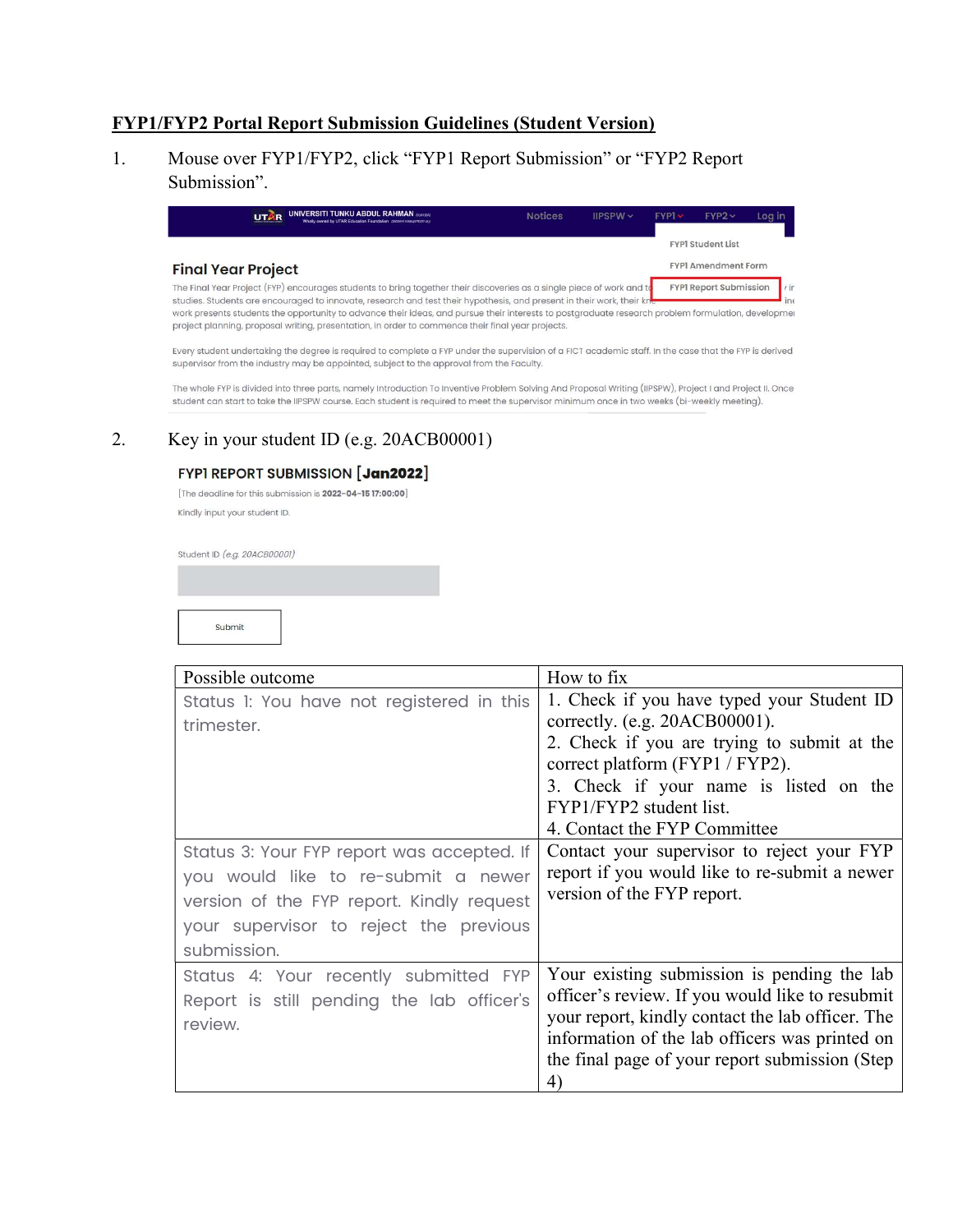3. Check if your details are correct. Click "Choose File" at  $1 \rightarrow$  Select your report (PDF only)  $\rightarrow$  Key in your Student ID at  $2 \rightarrow$  Tick "I agree ..." at  $3 \rightarrow$  Click "Submit" at 4.

| Student Name (As per student ID)                     |               |                                                                             |
|------------------------------------------------------|---------------|-----------------------------------------------------------------------------|
| <b>Hello World</b>                                   |               |                                                                             |
| Course                                               | Year of Study | Registered Session                                                          |
| <b>CN</b>                                            | <b>Y3T3</b>   | <b>Jan2022</b>                                                              |
| E-mail address                                       |               | Contact No                                                                  |
| helloworld@1utar.my                                  |               | 0123456789                                                                  |
| Area of Study                                        |               | Project Type                                                                |
| <b>Mobile Application Development</b>                |               | <b>Development-based</b>                                                    |
| Project Title                                        |               |                                                                             |
| <b>Android Mobile Application for XYZ</b>            |               |                                                                             |
| Supervisor                                           |               | Moderator                                                                   |
| Dr XXX                                               |               | <b>Ts XXX</b>                                                               |
| Report File (e.g.20ACB12345_FYP1.pdf)<br>Choose File | .pdf          | 2<br>Student ID Student ID is correct.<br>Ø                                 |
|                                                      |               | I agree that the listed information above is correct and proceed for my FYP |
| report submission.                                   |               |                                                                             |
|                                                      | 4             |                                                                             |

## **FYPI REPORT SUBMISSION**

Submit

| For item | <b>Notes</b>                                                              |
|----------|---------------------------------------------------------------------------|
|          | Only PDF is allowed.                                                      |
|          | Student ID's format is 20ACB00001. It will show "Student ID is incorrect" |
|          | if you have typed your Student ID incorrectly, or in the wrong format.    |
|          | This option only will be available if you typed in the correct Student ID |
|          | This option only will be available if you ticked the $3rd$ item.          |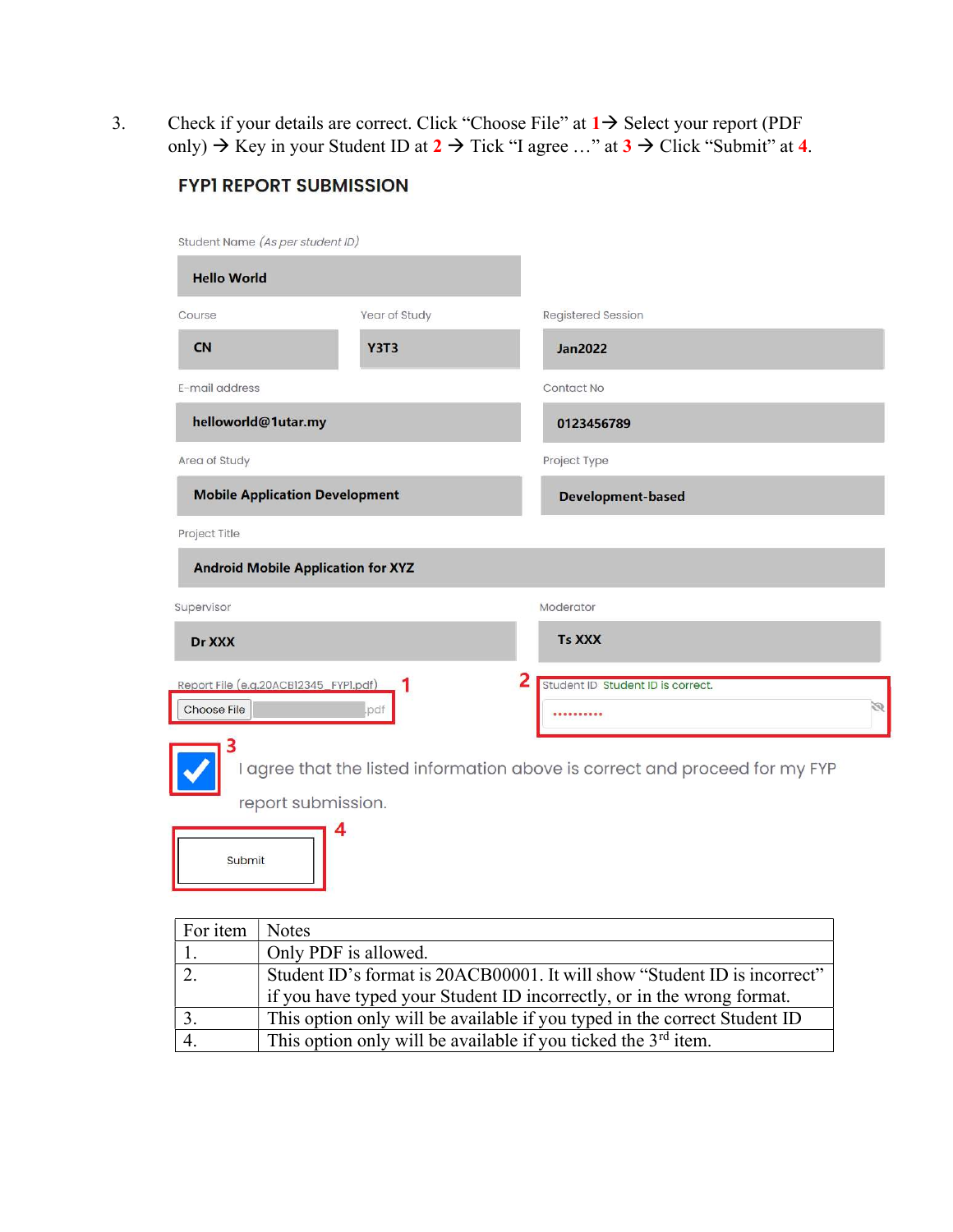$\overline{4}$ . Check your information on the final page. Please screenshot/print it as a PDF for this page and keep it as a copy of your report submission. You can click on "Uploaded Report" to check if you have uploaded the correct version of the report. Click "OK" and return to the main page.

# **FYPI REPORT SUBMISSION** Please screenshot/print as pdf for this page and keep as a copy of your report submission. This form will be sent to the lab officer for the verification process. Kindly check the FYPI Student List for the report submission progress. Report submission date/time: 2022-04-01 06:32:17pm Student ID: Student Name: Session: Email Contact Number: Project Title: Area of Study: Project Type **Uploaded Report**

If you have submitted a wrong report, kindly contact the following lab officer.

#### **FYP1**

IB: Pn Amalina (amalinam@utar.edu.my) IA: Mr Thomas (tanbg@utar.edu.my) CS: Mr Lim (limkg@utar.edu.my) CN: En Firdaus (firdausz@utar.edu.my) CT: En Firdaus (firdausz@utar.edu.my)

#### FYP2

IB: Pn Amalina (amalinam@utar.edu.my) IA: En Azuan (azuanm@utar.edu.my) CS: Mr Leong (leongyf@utar.edu.my) CN: En Firdaus (firdausz@utar.edu.my) CT: En Firdaus (firdausz@utar.edu.my)

OK